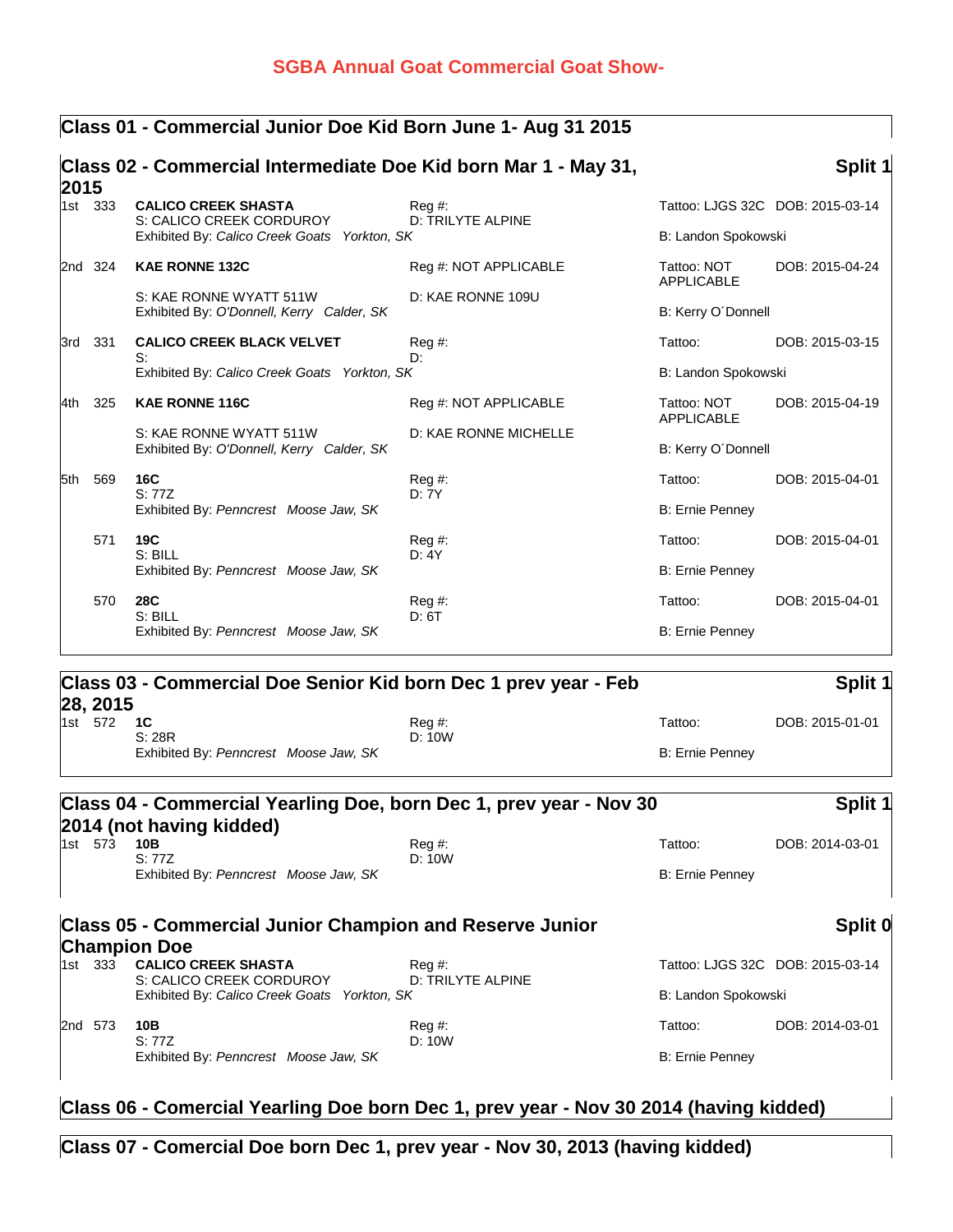|     | kidded) | Class 08 - Commercial Doe born before Nov 20, 2012 (must have                                                                              |                                      | Split 1                          |                 |
|-----|---------|--------------------------------------------------------------------------------------------------------------------------------------------|--------------------------------------|----------------------------------|-----------------|
|     | 1st 332 | <b>CALICO CREEK VELVET STILETTO</b><br>S: MAX BOERS IMAX PRODUCTION                                                                        | $Req \#$ :<br>D: CALICO CREEK VELVET | Tattoo:                          | DOB: 2012-04-11 |
|     |         | Exhibited By: Calico Creek Goats Yorkton, SK                                                                                               |                                      | B: Landon Spokowski              |                 |
|     | 2nd 574 | 12X<br>S: BUSTER                                                                                                                           | Reg#<br>D:7R                         | Tattoo:                          | DOB: 2011-03-01 |
|     |         | Exhibited By: Penncrest Moose Jaw, SK                                                                                                      |                                      | <b>B: Ernie Penney</b>           |                 |
| 3rd | 323     | <b>KAE RONNE BLACK MAGIC 1A</b>                                                                                                            | Reg #: NOT APPLICABLE                | Tattoo: NOT<br><b>APPLICABLE</b> | DOB: 2012-04-13 |
|     |         | S:<br>Exhibited By: O'Donnell, Kerry Calder, SK                                                                                            | D:                                   | <b>B:</b>                        |                 |
|     |         | <b>Class 09 - Commercial Senior Champion and Reserve Senior</b>                                                                            |                                      |                                  | Split 0         |
|     | 1st 332 | <b>Champion Doe</b><br><b>CALICO CREEK VELVET STILETTO</b><br>S: MAX BOERS IMAX PRODUCTION<br>Exhibited By: Calico Creek Goats Yorkton, SK | $Req \#$ :<br>D: CALICO CREEK VELVET | Tattoo:<br>B: Landon Spokowski   | DOB: 2012-04-11 |
|     | 2nd 574 | 12X                                                                                                                                        | $Reg#$ :                             | Tattoo:                          | DOB: 2011-03-01 |
|     |         | S: BUSTER<br>Exhibited By: Penncrest Moose Jaw, SK                                                                                         | D:7R                                 | B: Ernie Penney                  |                 |
|     |         | <b>Class 10 - Grand Champion and Reserve Grand Champion</b>                                                                                |                                      |                                  | Split 0         |
|     | 1st 332 | <b>Commercial Doe</b><br><b>CALICO CREEK VELVET STILETTO</b><br>S: MAX BOERS IMAX PRODUCTION                                               | $Req \#$ :<br>D: CALICO CREEK VELVET | Tattoo:                          | DOB: 2012-04-11 |

Tattoo: LJGS 32C DOB: 2015-03-14

B: Landon Spokowski

|  | 2nd 333 CALICO CREEK SHASTA                  | Reg #:            |
|--|----------------------------------------------|-------------------|
|  | S: CALICO CREEK CORDUROY                     | D: TRILYTE ALPINE |
|  | Exhibited By: Calico Creek Goats Yorkton, SK |                   |

# **Class 11 - Pen of 3 Does Born Apr 2 - June 15 2015 Split 1**

1st **575**

Exhibited By: Penncrest Moose Jaw, SK

# **Class 12 - Pen of Three Doe Kids born February 1 - April 1 2015**

### **Class 13 - Pen of 3 Doe Kids Born Nov 30 Prev Year - Jan 31 2015**

# **Class 14 - Pen of 3 Yearling Does Born Nov 30 Prev Year - Nov 29 2014**

## **Class 15 - Pen of 3 Does Born Before Nov 29 2013**

| Class 16 - Grand Champion and Reserve Grand Champion Pen of<br><b>Three Does</b> |     |                                             |                         |           | Split 0         |  |
|----------------------------------------------------------------------------------|-----|---------------------------------------------|-------------------------|-----------|-----------------|--|
| 1st.                                                                             | 575 | <b>UNKNOWN ANIMAL</b><br>S:                 | $Req \#$ :<br>D:        | Tattoo:   | DOB:            |  |
|                                                                                  |     | Exhibited By: Penncrest Moose Jaw, SK       |                         | <b>B:</b> |                 |  |
|                                                                                  |     | Class 17 - Market Kids 50 - 70 pounds       |                         |           | Split 1         |  |
| 1st 322                                                                          |     | <b>MARKET KID #2</b><br>S:                  | $\text{Re}q \#$ :<br>D: | Tattoo:   | DOB: 2015-04-01 |  |
|                                                                                  |     | Exhibited By: Bundy Livestock Balcarres, SK |                         | <b>B:</b> |                 |  |
| l2nd                                                                             | 576 | <b>MARKET KID</b>                           | $Reg \#$ :              | Tattoo:   | DOB: 2015-03-01 |  |
|                                                                                  |     | S:<br>Exhibited By: Penncrest Moose Jaw, SK | D:                      | <b>B:</b> |                 |  |